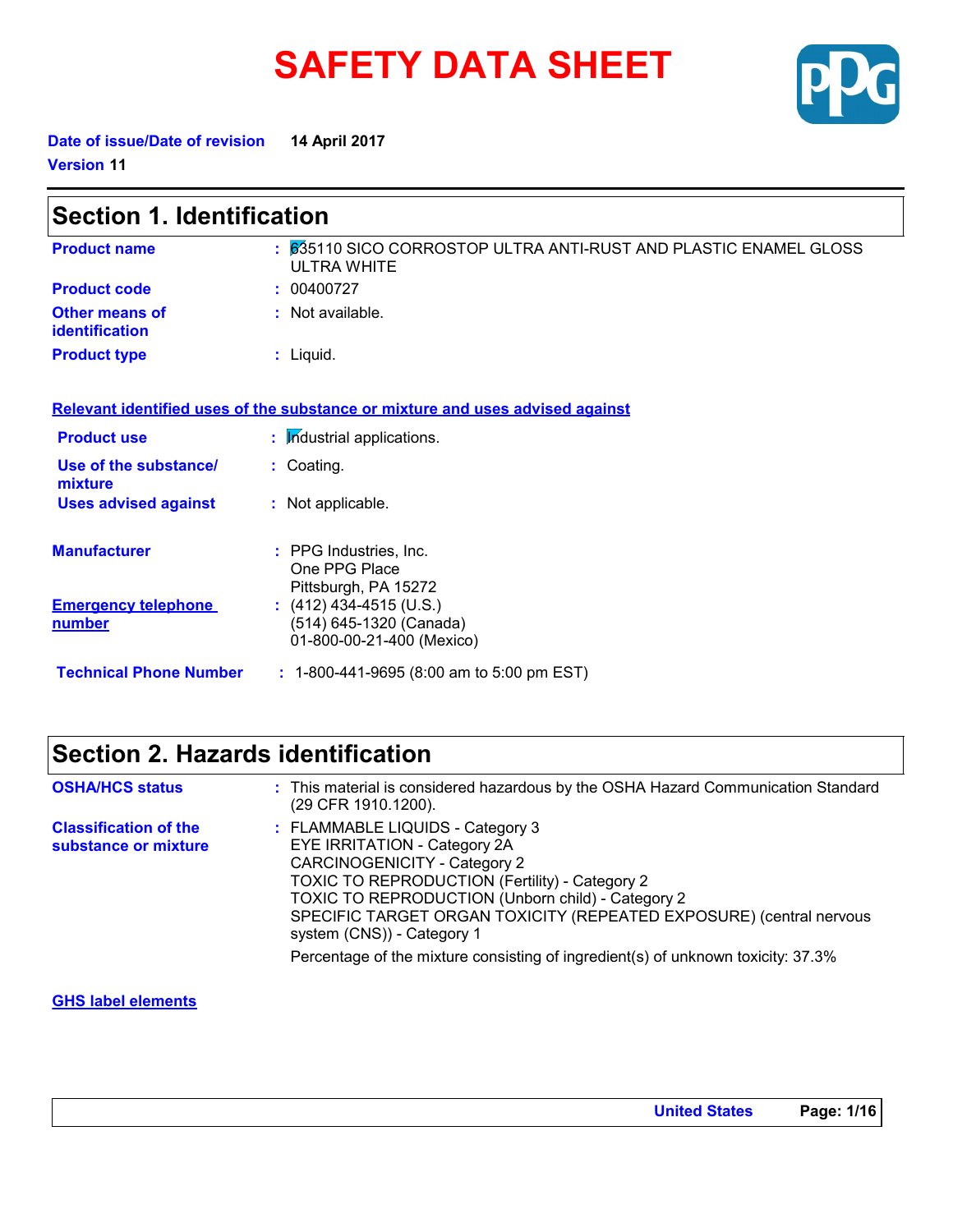# **Section 2. Hazards identification**

| <b>Hazard pictograms</b> |  |
|--------------------------|--|
|--------------------------|--|



| <b>Signal word</b>                         | : Danger                                                                                                                                                                                                                                                                                                                                                                                                                                                                                                                                                                                                                                                                                                                        |
|--------------------------------------------|---------------------------------------------------------------------------------------------------------------------------------------------------------------------------------------------------------------------------------------------------------------------------------------------------------------------------------------------------------------------------------------------------------------------------------------------------------------------------------------------------------------------------------------------------------------------------------------------------------------------------------------------------------------------------------------------------------------------------------|
| <b>Hazard statements</b>                   | : Flammable liquid and vapor.<br>Causes serious eye irritation.<br>Suspected of damaging fertility or the unborn child.<br>Suspected of causing cancer.<br>Causes damage to organs through prolonged or repeated exposure. (central nervous<br>system (CNS))                                                                                                                                                                                                                                                                                                                                                                                                                                                                    |
| <b>Precautionary statements</b>            |                                                                                                                                                                                                                                                                                                                                                                                                                                                                                                                                                                                                                                                                                                                                 |
| <b>Prevention</b>                          | : Obtain special instructions before use. Do not handle until all safety precautions have<br>been read and understood. Wear protective gloves. Wear eye or face protection.<br>Wear protective clothing. Keep away from heat, hot surfaces, sparks, open flames and<br>other ignition sources. No smoking. Use explosion-proof electrical, ventilating, lighting<br>and all material-handling equipment. Use only non-sparking tools. Take precautionary<br>measures against static discharge. Keep container tightly closed. Do not breathe vapor.<br>Do not eat, drink or smoke when using this product. Wash hands thoroughly after<br>handling.                                                                             |
| <b>Response</b>                            | : Get medical attention if you feel unwell. IF exposed or concerned: Get medical<br>attention. IF ON SKIN (or hair): Take off immediately all contaminated clothing. Rinse<br>skin with water or shower. IF IN EYES: Rinse cautiously with water for several minutes.<br>Remove contact lenses, if present and easy to do. Continue rinsing. If eye irritation<br>persists: Get medical attention.                                                                                                                                                                                                                                                                                                                              |
| <b>Storage</b>                             | : Store locked up. Store in a well-ventilated place. Keep cool.                                                                                                                                                                                                                                                                                                                                                                                                                                                                                                                                                                                                                                                                 |
| <b>Disposal</b>                            | : Dispose of contents and container in accordance with all local, regional, national and<br>international regulations.                                                                                                                                                                                                                                                                                                                                                                                                                                                                                                                                                                                                          |
| <b>Supplemental label</b><br>elements      | : Sanding and grinding dusts may be harmful if inhaled. Repeated exposure to high vapor<br>concentrations may cause irritation of the respiratory system and permanent brain and<br>nervous system damage. Inhalation of vapor/aerosol concentrations above the<br>recommended exposure limits causes headaches, drowsiness and nausea and may<br>lead to unconsciousness or death. Avoid contact with skin and clothing. Wash<br>thoroughly after handling. Emits toxic fumes when heated. DANGER - RAGS, STEEL<br>WOOL OR WASTE SOAKED WITH THIS PRODUCT MAY SPONTANEOUSLY<br>CATCH FIRE IF IMPROPERLY DISCARDED. IMMEDIATELY AFTER EACH USE,<br>PLACE RAGS, STEEL WOOL OR WASTE IN A SEALED WATER-FILLED METAL<br>CONTAINER. |
| <b>Hazards not otherwise</b><br>classified | : Prolonged or repeated contact may dry skin and cause irritation.                                                                                                                                                                                                                                                                                                                                                                                                                                                                                                                                                                                                                                                              |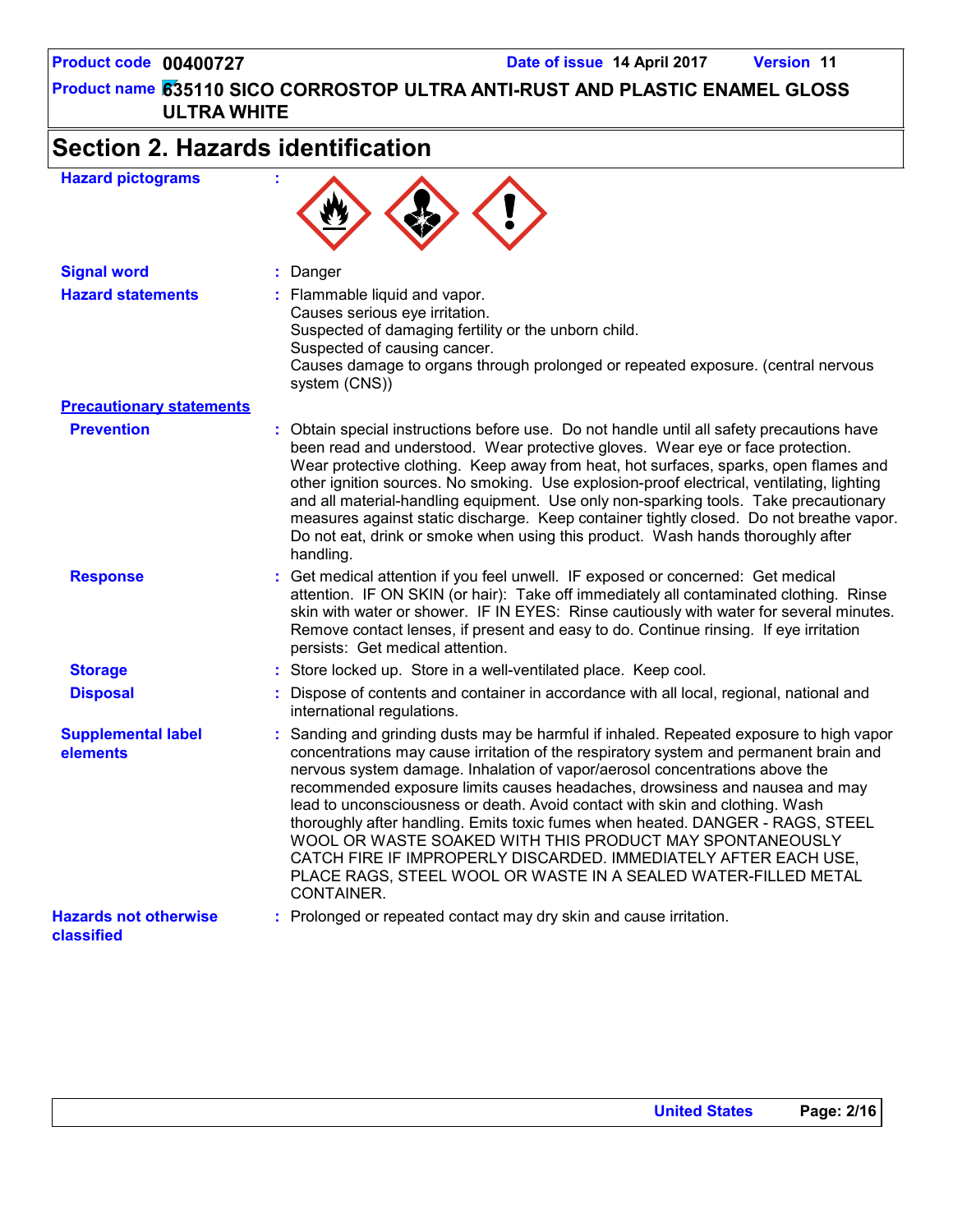**635110 SICO CORROSTOP ULTRA ANTI-RUST AND PLASTIC ENAMEL GLOSS Product name ULTRA WHITE**

### **Section 3. Composition/information on ingredients**

Mixture

#### **Substance/mixture :**

**Product name** 635110 SICO CORROSTOP ULTRA ANTI-RUST AND PLASTIC ENAMEL GLOSS **:** ULTRA WHITE

| Ingredient name                             | $\frac{9}{6}$    | <b>CAS number</b> |
|---------------------------------------------|------------------|-------------------|
| <b>Ititanium</b> dioxide                    | 220 - ≤50        | 13463-67-7        |
| Solvent naphtha (petroleum), medium aliph.  | l≥10 - ≤18       | 64742-88-7        |
| Naphtha (petroleum), hydrotreated heavy     | $\geq 5.0 - 510$ | 64742-48-9        |
| Stoddard solvent                            | $≥5.0 - ≤10$     | 8052-41-3         |
| Solvent naphtha (petroleum), light aromatic | ≤1.9             | 64742-95-6        |
| l 2-butanone oxime                          | $ $ < 1.0        | $96 - 29 - 7$     |
| 2-ethylhexanoic acid, zirconium salt        | $\leq 1.0$       | 22464-99-9        |
| neodecanoic acid, cobalt salt               | $ $ < 1.0        | 27253-31-2        |
| calcium bis(2-ethylhexanoate)               | $ $ < 1.0        | 136-51-6          |

SUB codes represent substances without registered CAS Numbers.

Any concentration shown as a range is to protect confidentiality or is due to batch variation.

**There are no additional ingredients present which, within the current knowledge of the supplier and in the concentrations applicable, are classified as hazardous to health or the environment and hence require reporting in this section.**

**Occupational exposure limits, if available, are listed in Section 8.**

### **Section 4. First aid measures**

If ingestion, irritation, any type of overexposure or symptoms of overexposure occur during or persists after use of this product, contact a POISON CONTROL CENTER, EMERGENCY ROOM OR PHYSICIAN immediately; have Safety Data Sheet information available. Never give anything by mouth to an unconscious or convulsing person.

#### **Description of necessary first aid measures**

| Eye contact                                        | : Remove contact lenses, irrigate copiously with clean, fresh water, holding the eyelids<br>apart for at least 10 minutes and seek immediate medical advice.                                           |
|----------------------------------------------------|--------------------------------------------------------------------------------------------------------------------------------------------------------------------------------------------------------|
| <b>Inhalation</b>                                  | : Remove to fresh air. Keep person warm and at rest. If not breathing, if breathing is<br>irregular or if respiratory arrest occurs, provide artificial respiration or oxygen by trained<br>personnel. |
| <b>Skin contact</b>                                | : Remove contaminated clothing and shoes. Wash skin thoroughly with soap and water<br>or use recognized skin cleanser. Do NOT use solvents or thinners.                                                |
| <b>Ingestion</b>                                   | : If swallowed, seek medical advice immediately and show this container or label. Keep<br>person warm and at rest. Do NOT induce vomiting.                                                             |
| Most important symptoms/effects, acute and delayed |                                                                                                                                                                                                        |
| <b>Potential acute health effects</b>              |                                                                                                                                                                                                        |
| Eye contact                                        | : Causes serious eye irritation.                                                                                                                                                                       |
| <b>Inhalation</b>                                  | : No known significant effects or critical hazards.                                                                                                                                                    |
| <b>Skin contact</b>                                | : Defatting to the skin. May cause skin dryness and irritation.                                                                                                                                        |

**Ingestion :** : No known significant effects or critical hazards.

#### **Over-exposure signs/symptoms**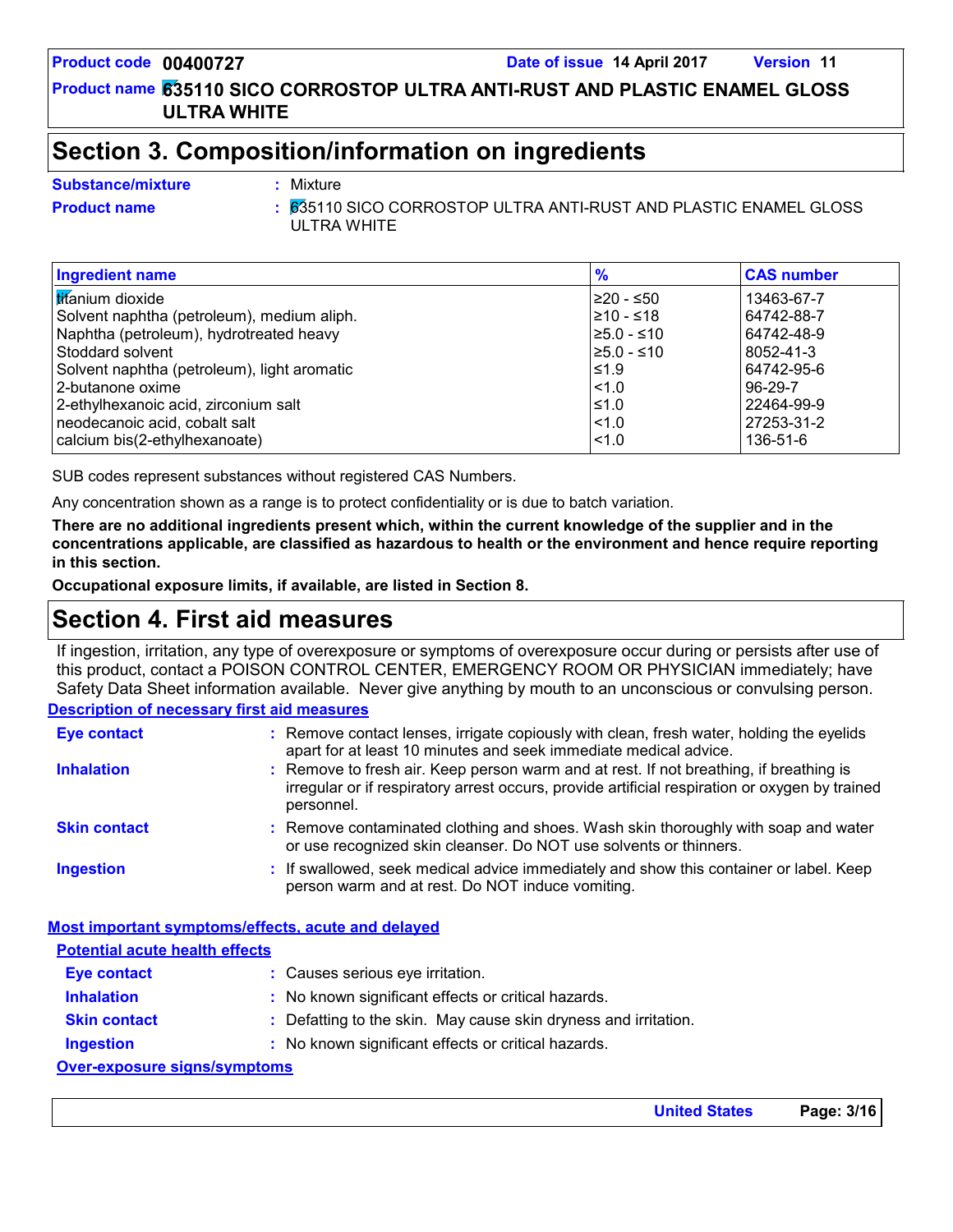# **Section 4. First aid measures**

| <b>Eye contact</b>  | : Adverse symptoms may include the following:<br>pain or irritation<br>watering<br>redness                                                                       |
|---------------------|------------------------------------------------------------------------------------------------------------------------------------------------------------------|
| <b>Inhalation</b>   | : Adverse symptoms may include the following:<br>reduced fetal weight<br>increase in fetal deaths<br>skeletal malformations                                      |
| <b>Skin contact</b> | : Adverse symptoms may include the following:<br>irritation<br>dryness<br>cracking<br>reduced fetal weight<br>increase in fetal deaths<br>skeletal malformations |
| <b>Ingestion</b>    | : Adverse symptoms may include the following:<br>reduced fetal weight<br>increase in fetal deaths<br>skeletal malformations                                      |

sewer or drain.

#### **Protection of first-aiders** : No action shall be taken involving any personal risk or without suitable training. It may be dangerous to the person providing aid to give mouth-to-mouth resuscitation. **Notes to physician :** In case of inhalation of decomposition products in a fire, symptoms may be delayed. The exposed person may need to be kept under medical surveillance for 48 hours. **Specific treatments :** No specific treatment. **Indication of immediate medical attention and special treatment needed, if necessary**

#### **See toxicological information (Section 11)**

| <b>Section 5. Fire-fighting measures</b>             |                                                                                                                                                                                                                                                                  |  |  |
|------------------------------------------------------|------------------------------------------------------------------------------------------------------------------------------------------------------------------------------------------------------------------------------------------------------------------|--|--|
| <b>Extinguishing media</b>                           |                                                                                                                                                                                                                                                                  |  |  |
| <b>Suitable extinguishing</b><br>media               | : Use dry chemical, $CO2$ , water spray (fog) or foam.                                                                                                                                                                                                           |  |  |
| <b>Unsuitable extinguishing</b><br>media             | : Do not use water jet.                                                                                                                                                                                                                                          |  |  |
| <b>Specific hazards arising</b><br>from the chemical | : Flammable liquid and vapor. In a fire or if heated, a pressure increase will occur and<br>the container may burst, with the risk of a subsequent explosion. Vapors may<br>accumulate in low or confined areas or travel a considerable distance to a source of |  |  |

ignition and flash back. Runoff to sewer may create fire or explosion hazard. This material is harmful to aquatic life with long lasting effects. Fire water contaminated with this material must be contained and prevented from being discharged to any waterway,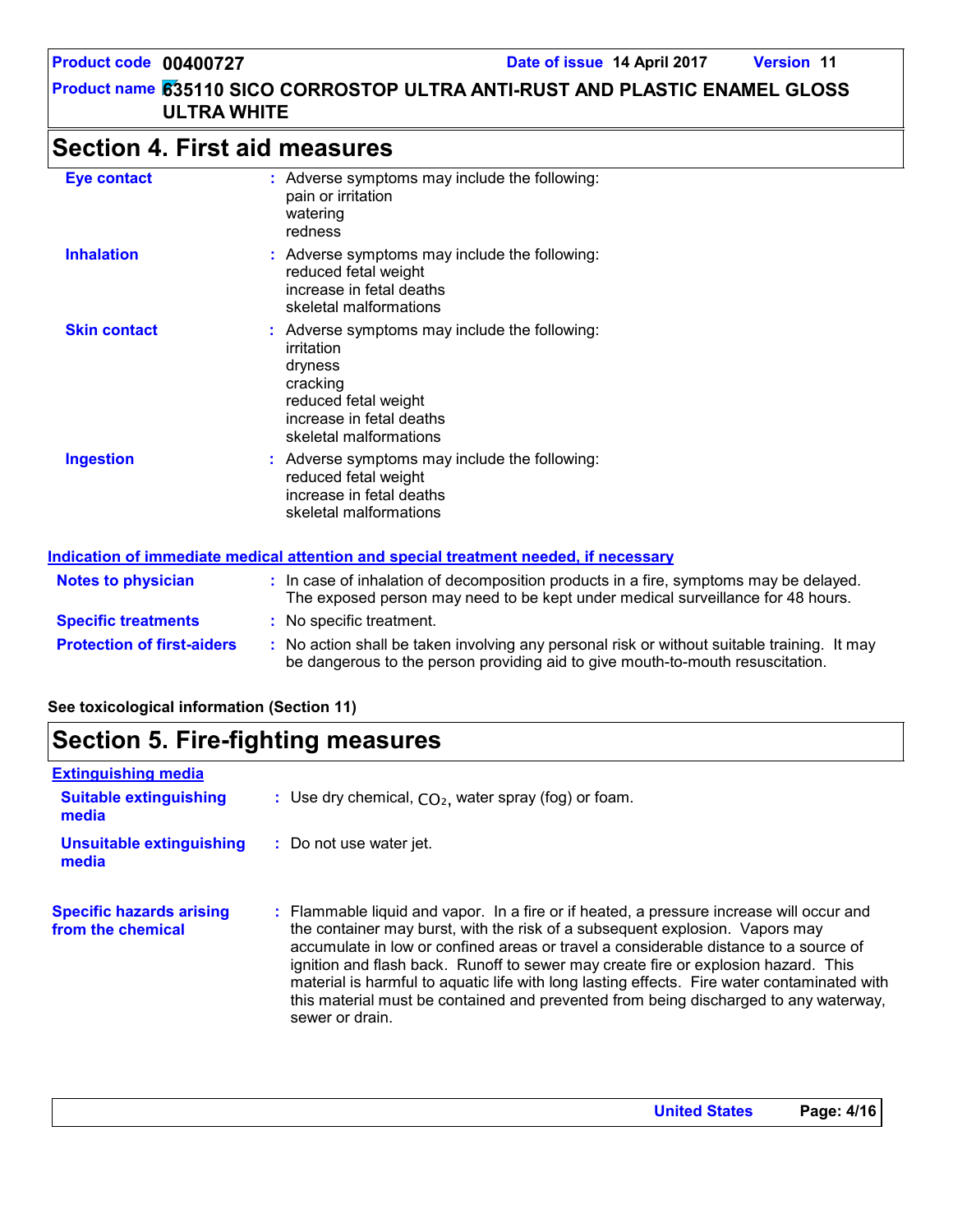# **Section 5. Fire-fighting measures**

| <b>Hazardous thermal</b><br>decomposition products       | Decomposition products may include the following materials:<br>carbon oxides<br>nitrogen oxides<br>metal oxide/oxides                                                                                                                                                                                                         |
|----------------------------------------------------------|-------------------------------------------------------------------------------------------------------------------------------------------------------------------------------------------------------------------------------------------------------------------------------------------------------------------------------|
| <b>Special protective actions</b><br>for fire-fighters   | : Promptly isolate the scene by removing all persons from the vicinity of the incident if<br>there is a fire. No action shall be taken involving any personal risk or without suitable<br>training. Move containers from fire area if this can be done without risk. Use water<br>spray to keep fire-exposed containers cool. |
| <b>Special protective</b><br>equipment for fire-fighters | : Fire-fighters should wear appropriate protective equipment and self-contained breathing<br>apparatus (SCBA) with a full face-piece operated in positive pressure mode.                                                                                                                                                      |

# **Section 6. Accidental release measures**

#### **Personal precautions, protective equipment and emergency procedures**

| For non-emergency<br>personnel                        | : No action shall be taken involving any personal risk or without suitable training.<br>Evacuate surrounding areas. Keep unnecessary and unprotected personnel from<br>entering. Do not touch or walk through spilled material. Shut off all ignition sources.<br>No flares, smoking or flames in hazard area. Avoid breathing vapor or mist. Provide<br>adequate ventilation. Wear appropriate respirator when ventilation is inadequate. Put<br>on appropriate personal protective equipment.                                                                                                                                                                                                                                                                      |  |
|-------------------------------------------------------|----------------------------------------------------------------------------------------------------------------------------------------------------------------------------------------------------------------------------------------------------------------------------------------------------------------------------------------------------------------------------------------------------------------------------------------------------------------------------------------------------------------------------------------------------------------------------------------------------------------------------------------------------------------------------------------------------------------------------------------------------------------------|--|
| For emergency responders                              | : If specialized clothing is required to deal with the spillage, take note of any information in<br>Section 8 on suitable and unsuitable materials. See also the information in "For non-<br>emergency personnel".                                                                                                                                                                                                                                                                                                                                                                                                                                                                                                                                                   |  |
| <b>Environmental precautions</b>                      | : Avoid dispersal of spilled material and runoff and contact with soil, waterways, drains<br>and sewers. Inform the relevant authorities if the product has caused environmental<br>pollution (sewers, waterways, soil or air).                                                                                                                                                                                                                                                                                                                                                                                                                                                                                                                                      |  |
| Methods and materials for containment and cleaning up |                                                                                                                                                                                                                                                                                                                                                                                                                                                                                                                                                                                                                                                                                                                                                                      |  |
| <b>Small spill</b>                                    | : Stop leak if without risk. Move containers from spill area. Use spark-proof tools and<br>explosion-proof equipment. Dilute with water and mop up if water-soluble. Alternatively,<br>or if water-insoluble, absorb with an inert dry material and place in an appropriate waste<br>disposal container. Dispose of via a licensed waste disposal contractor.                                                                                                                                                                                                                                                                                                                                                                                                        |  |
| <b>Large spill</b>                                    | : Stop leak if without risk. Move containers from spill area. Use spark-proof tools and<br>explosion-proof equipment. Approach release from upwind. Prevent entry into sewers,<br>water courses, basements or confined areas. Wash spillages into an effluent treatment<br>plant or proceed as follows. Contain and collect spillage with non-combustible,<br>absorbent material e.g. sand, earth, vermiculite or diatomaceous earth and place in<br>container for disposal according to local regulations (see Section 13). Dispose of via a<br>licensed waste disposal contractor. Contaminated absorbent material may pose the<br>same hazard as the spilled product. Note: see Section 1 for emergency contact<br>information and Section 13 for waste disposal. |  |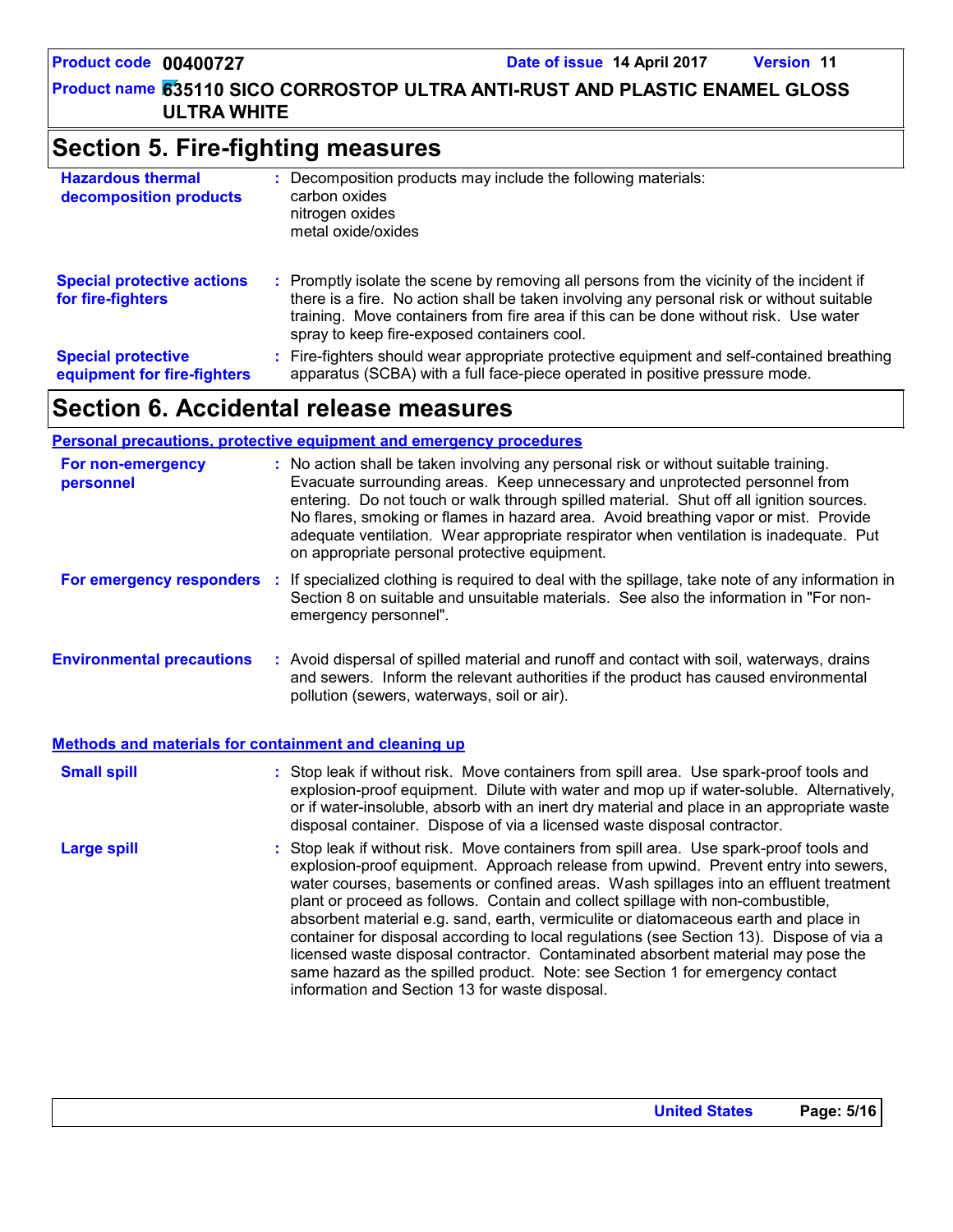**635110 SICO CORROSTOP ULTRA ANTI-RUST AND PLASTIC ENAMEL GLOSS Product name ULTRA WHITE Product code 00400727 Date of issue 14 April 2017 Version 11**

# **Section 7. Handling and storage**

| <b>Precautions for safe handling</b> |  |
|--------------------------------------|--|
|--------------------------------------|--|

| <b>Protective measures</b>                                                       | : Put on appropriate personal protective equipment (see Section 8). Avoid exposure -<br>obtain special instructions before use. Avoid exposure during pregnancy. Do not<br>handle until all safety precautions have been read and understood. Do not get in eyes<br>or on skin or clothing. Do not breathe vapor or mist. Do not ingest. Use only with<br>adequate ventilation. Wear appropriate respirator when ventilation is inadequate. Do<br>not enter storage areas and confined spaces unless adequately ventilated. Keep in the<br>original container or an approved alternative made from a compatible material, kept<br>tightly closed when not in use. Store and use away from heat, sparks, open flame or<br>any other ignition source. Use explosion-proof electrical (ventilating, lighting and<br>material handling) equipment. Use only non-sparking tools. Take precautionary<br>measures against electrostatic discharges. Empty containers retain product residue<br>and can be hazardous. Do not reuse container. |
|----------------------------------------------------------------------------------|---------------------------------------------------------------------------------------------------------------------------------------------------------------------------------------------------------------------------------------------------------------------------------------------------------------------------------------------------------------------------------------------------------------------------------------------------------------------------------------------------------------------------------------------------------------------------------------------------------------------------------------------------------------------------------------------------------------------------------------------------------------------------------------------------------------------------------------------------------------------------------------------------------------------------------------------------------------------------------------------------------------------------------------|
| <b>Special precautions</b>                                                       | : Ingestion of product or cured coating may be harmful. Vapors may accumulate in low or<br>confined areas or travel a considerable distance to a source of ignition and flash back.<br>Vapors are heavier than air and may spread along floors. Materials such as cleaning<br>rags, paper wipes and protective clothing, which are contaminated with the product may<br>spontaneously self-ignite some hours later. To avoid the risks of fires, all contaminated<br>materials should be stored in purpose-built containers or in metal containers with tight-<br>fitting, self-closing lids. Contaminated materials should be removed from the workplace<br>at the end of each working day and be stored outside. If this material is part of a<br>multiple component system, read the Safety Data Sheet(s) for the other component or<br>components before blending as the resulting mixture may have the hazards of all of its<br>parts.                                                                                           |
| <b>Advice on general</b><br>occupational hygiene                                 | : Eating, drinking and smoking should be prohibited in areas where this material is<br>handled, stored and processed. Workers should wash hands and face before eating,<br>drinking and smoking. Remove contaminated clothing and protective equipment before<br>entering eating areas. See also Section 8 for additional information on hygiene<br>measures.                                                                                                                                                                                                                                                                                                                                                                                                                                                                                                                                                                                                                                                                         |
| <b>Conditions for safe storage,</b><br>including any<br><b>incompatibilities</b> | $\cancel{p}$ o not store above the following temperature: 50°C (122°F). Store in accordance with<br>local regulations. Store in a segregated and approved area. Store in original container<br>protected from direct sunlight in a dry, cool and well-ventilated area, away from<br>incompatible materials (see Section 10) and food and drink. Eliminate all ignition<br>sources. Separate from oxidizing materials. Keep container tightly closed and sealed<br>until ready for use. Containers that have been opened must be carefully resealed and<br>kept upright to prevent leakage. Do not store in unlabeled containers. Use appropriate<br>containment to avoid environmental contamination.                                                                                                                                                                                                                                                                                                                                 |
|                                                                                  |                                                                                                                                                                                                                                                                                                                                                                                                                                                                                                                                                                                                                                                                                                                                                                                                                                                                                                                                                                                                                                       |

## **Section 8. Exposure controls/personal protection**

**Control parameters Occupational exposure limits**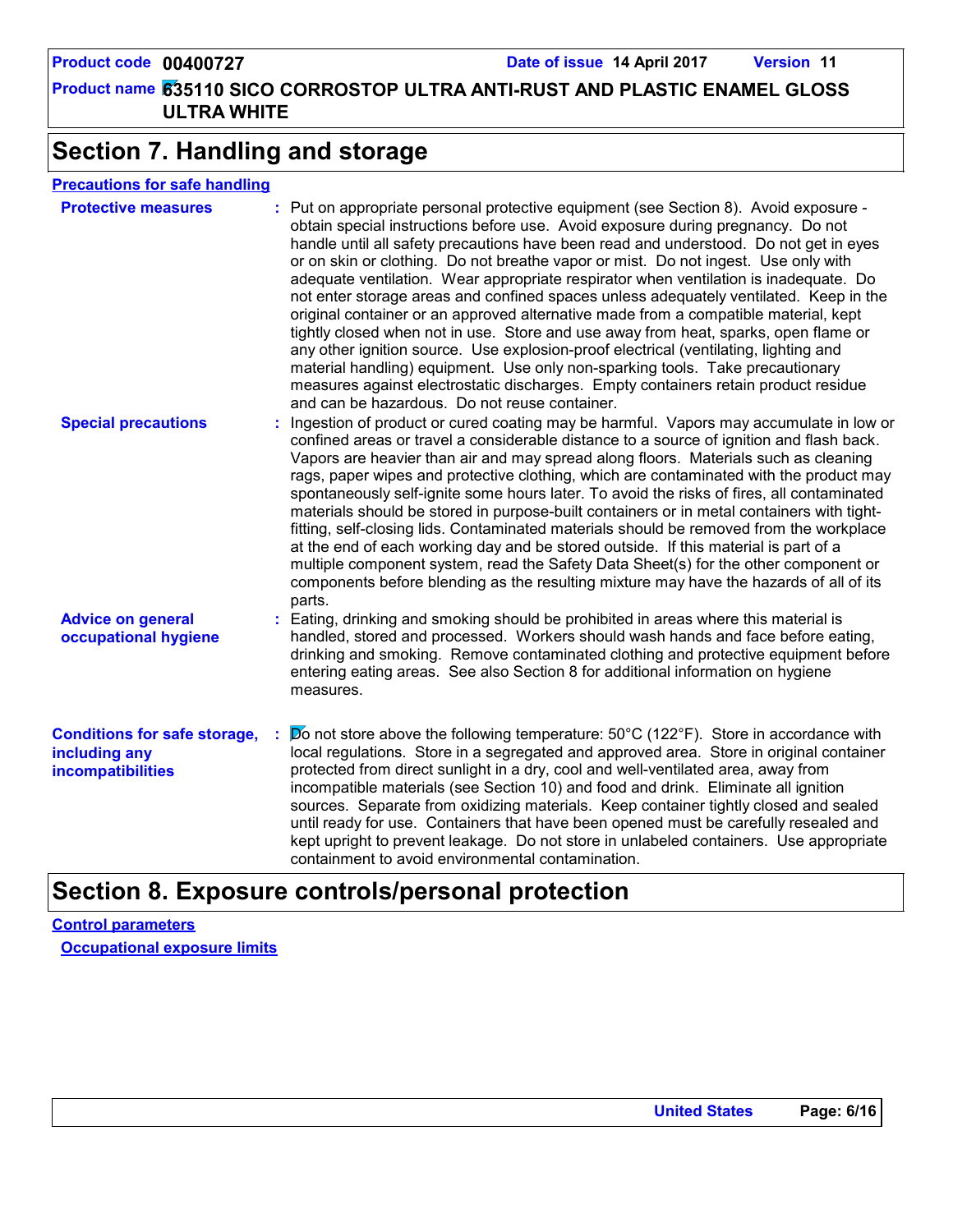# **Section 8. Exposure controls/personal protection**

| <b>Ingredient name</b>                                                | <b>Exposure limits</b>                                                   |
|-----------------------------------------------------------------------|--------------------------------------------------------------------------|
| titanium dioxide                                                      | OSHA PEL (United States, 6/2016).                                        |
|                                                                       | TWA: 15 mg/m <sup>3</sup> 8 hours. Form: Total dust                      |
|                                                                       | ACGIH TLV (United States, 3/2016).                                       |
|                                                                       | TWA: 10 mg/m <sup>3</sup> 8 hours.                                       |
| Solvent naphtha (petroleum), medium aliph.                            | <b>ACGIH TLV (United States).</b>                                        |
|                                                                       | TWA: 400 ppm                                                             |
|                                                                       | OSHA PEL (United States, 6/2016).                                        |
|                                                                       | TWA: 100 ppm 8 hours.                                                    |
|                                                                       | TWA: 400 mg/m <sup>3</sup> 8 hours.                                      |
| Naphtha (petroleum), hydrotreated heavy                               | None.                                                                    |
| Stoddard solvent                                                      | ACGIH TLV (United States, 3/2016).                                       |
|                                                                       | TWA: 525 mg/m <sup>3</sup> 8 hours.                                      |
|                                                                       | TWA: 100 ppm 8 hours.                                                    |
|                                                                       | OSHA PEL (United States, 6/2016).                                        |
|                                                                       | TWA: 2900 mg/m <sup>3</sup> 8 hours.                                     |
|                                                                       | TWA: 500 ppm 8 hours.                                                    |
| Solvent naphtha (petroleum), light aromatic                           | None.                                                                    |
| 2-butanone oxime                                                      | IPEL (PPG).                                                              |
|                                                                       | TWA: 3 ppm                                                               |
|                                                                       | STEL: 9 ppm                                                              |
| 2-ethylhexanoic acid, zirconium salt                                  | <b>ACGIH TLV (United States, 3/2016).</b>                                |
|                                                                       | STEL: 10 mg/m <sup>3</sup> , (as Zr) 15 minutes.                         |
|                                                                       | TWA: $5 \text{ mg/m}^3$ , (as Zr) 8 hours.                               |
|                                                                       | OSHA PEL (United States, 6/2016).                                        |
|                                                                       | TWA: 5 mg/m <sup>3</sup> , (as $Zr$ ) 8 hours.                           |
| neodecanoic acid, cobalt salt                                         | ACGIH TLV (United States, 3/2016).                                       |
|                                                                       | TWA: $0.02 \text{ mg/m}^3$ , (as Co) 8 hours.                            |
| calcium bis(2-ethylhexanoate)                                         | None.                                                                    |
| Key to abbreviations                                                  |                                                                          |
| = Acceptable Maximum Peak<br>A                                        | = Potential skin absorption<br>S                                         |
| ACGIH<br>= American Conference of Governmental Industrial Hygienists. | <b>SR</b><br>= Respiratory sensitization<br>SS<br>$=$ Skin sensitization |
| $=$ Ceiling Limit<br>С<br>F<br>$=$ Fume                               | <b>STEL</b><br>= Short term Exposure limit values                        |

F **=** Fume

IPEL = Internal Permissible Exposure Limit

OSHA **=** Occupational Safety and Health Administration.

 $R = Respirable$ <br> $Z = OSHA 29 C$ 

= OSHA 29 CFR 1910.1200 Subpart Z - Toxic and Hazardous Substances

#### **Consult local authorities for acceptable exposure limits.**

**procedures**

**Recommended monitoring :** If this product contains ingredients with exposure limits, personal, workplace atmosphere or biological monitoring may be required to determine the effectiveness of the ventilation or other control measures and/or the necessity to use respiratory protective equipment. Reference should be made to appropriate monitoring standards. Reference to national guidance documents for methods for the determination of hazardous substances will also be required.

TD **=** Total dust

TLV = Threshold Limit Value TWA **=** Time Weighted Average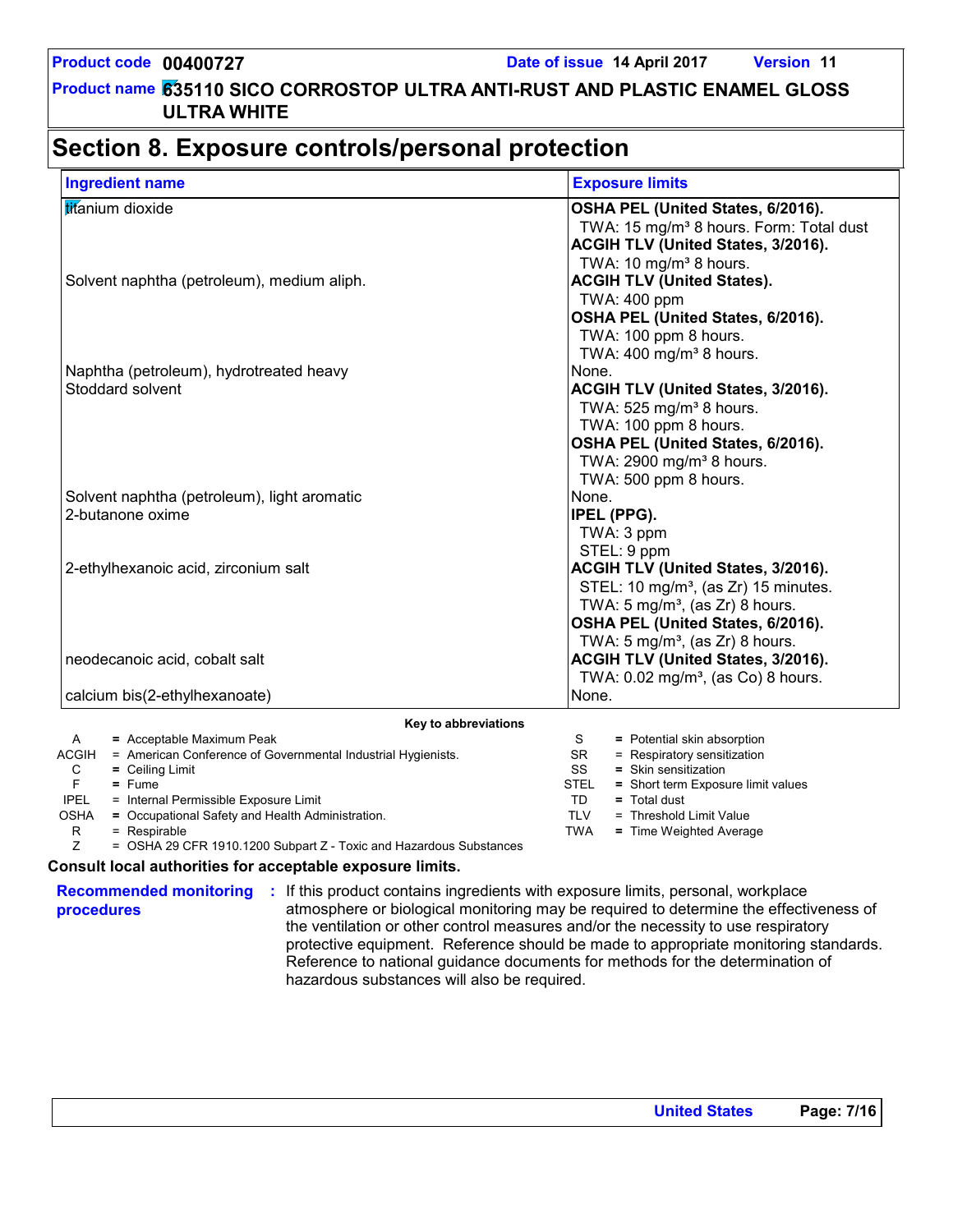**635110 SICO CORROSTOP ULTRA ANTI-RUST AND PLASTIC ENAMEL GLOSS Product name ULTRA WHITE**

# **Section 8. Exposure controls/personal protection**

| <b>Appropriate engineering</b><br>controls           | : Use only with adequate ventilation. Use process enclosures, local exhaust ventilation or<br>other engineering controls to keep worker exposure to airborne contaminants below any<br>recommended or statutory limits. The engineering controls also need to keep gas,<br>vapor or dust concentrations below any lower explosive limits. Use explosion-proof<br>ventilation equipment.                                                                                                                                                                                                                                |
|------------------------------------------------------|------------------------------------------------------------------------------------------------------------------------------------------------------------------------------------------------------------------------------------------------------------------------------------------------------------------------------------------------------------------------------------------------------------------------------------------------------------------------------------------------------------------------------------------------------------------------------------------------------------------------|
| <b>Environmental exposure</b><br>controls            | Emissions from ventilation or work process equipment should be checked to ensure<br>t.<br>they comply with the requirements of environmental protection legislation. In some<br>cases, fume scrubbers, filters or engineering modifications to the process equipment<br>will be necessary to reduce emissions to acceptable levels.                                                                                                                                                                                                                                                                                    |
| <b>Individual protection measures</b>                |                                                                                                                                                                                                                                                                                                                                                                                                                                                                                                                                                                                                                        |
| <b>Hygiene measures</b>                              | : Wash hands, forearms and face thoroughly after handling chemical products, before<br>eating, smoking and using the lavatory and at the end of the working period.<br>Appropriate techniques should be used to remove potentially contaminated clothing.<br>Wash contaminated clothing before reusing. Ensure that eyewash stations and safety<br>showers are close to the workstation location.                                                                                                                                                                                                                      |
| <b>Eye/face protection</b><br><b>Skin protection</b> | : Chemical splash goggles.                                                                                                                                                                                                                                                                                                                                                                                                                                                                                                                                                                                             |
| <b>Hand protection</b>                               | : Chemical-resistant, impervious gloves complying with an approved standard should be<br>worn at all times when handling chemical products if a risk assessment indicates this is<br>necessary. Considering the parameters specified by the glove manufacturer, check<br>during use that the gloves are still retaining their protective properties. It should be<br>noted that the time to breakthrough for any glove material may be different for different<br>glove manufacturers. In the case of mixtures, consisting of several substances, the<br>protection time of the gloves cannot be accurately estimated. |
| <b>Gloves</b>                                        | : For prolonged or repeated handling, use the following type of gloves:<br>Recommended: nitrile rubber                                                                                                                                                                                                                                                                                                                                                                                                                                                                                                                 |
| <b>Body protection</b>                               | : Personal protective equipment for the body should be selected based on the task being<br>performed and the risks involved and should be approved by a specialist before<br>handling this product. When there is a risk of ignition from static electricity, wear anti-<br>static protective clothing. For the greatest protection from static discharges, clothing<br>should include anti-static overalls, boots and gloves.                                                                                                                                                                                         |
| <b>Other skin protection</b>                         | : Appropriate footwear and any additional skin protection measures should be selected<br>based on the task being performed and the risks involved and should be approved by a<br>specialist before handling this product.                                                                                                                                                                                                                                                                                                                                                                                              |
| <b>Respiratory protection</b>                        | Respirator selection must be based on known or anticipated exposure levels, the<br>hazards of the product and the safe working limits of the selected respirator. If workers<br>are exposed to concentrations above the exposure limit, they must use appropriate,<br>certified respirators. Use a properly fitted, air-purifying or air-fed respirator complying<br>with an approved standard if a risk assessment indicates this is necessary.                                                                                                                                                                       |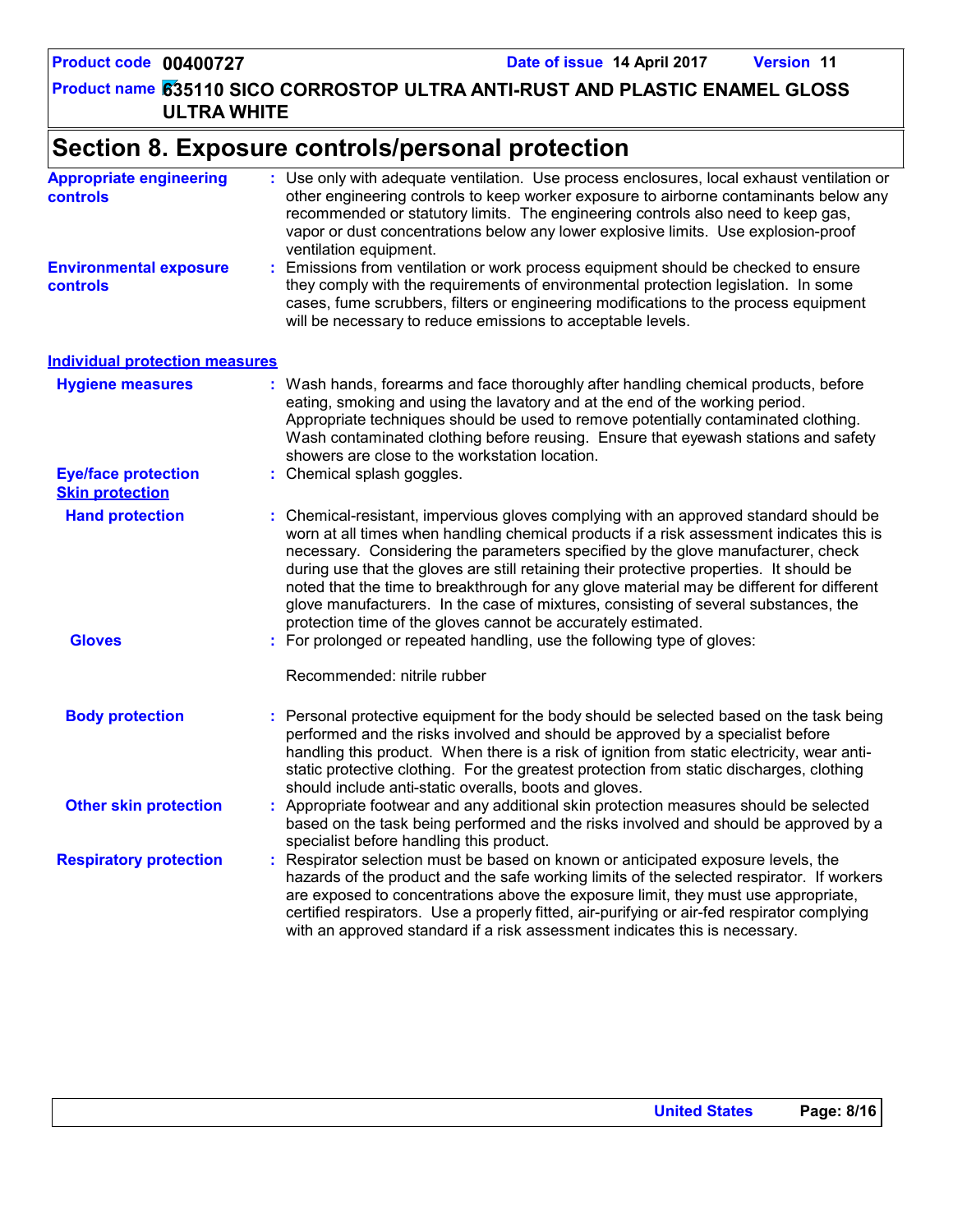# **Section 9. Physical and chemical properties**

| <b>Appearance</b>                                 |                                                                |
|---------------------------------------------------|----------------------------------------------------------------|
| <b>Physical state</b>                             | $:$ Liquid.                                                    |
| <b>Color</b>                                      | : White.                                                       |
| Odor                                              | : Hydrocarbon.                                                 |
| <b>Odor threshold</b>                             | Not available.                                                 |
| pH                                                | : Not available.                                               |
| <b>Melting point</b>                              | : Not available.                                               |
| <b>Boiling point</b>                              | : $155^{\circ}$ C (311 $^{\circ}$ F)                           |
| <b>Flash point</b>                                | : Closed cup: 42°C (107.6°F)                                   |
| <b>Material supports</b><br>combustion.           | $:$ Yes.                                                       |
| <b>Auto-ignition temperature</b>                  | : Not available.                                               |
| <b>Decomposition temperature</b>                  | : Not available.                                               |
| <b>Flammability (solid, gas)</b>                  | : Not available.                                               |
| Lower and upper explosive<br>(flammable) limits   | : Lower: $0.75%$<br>Upper: 6.4%                                |
| <b>Evaporation rate</b>                           | $\therefore$ 0.15 (butyl acetate = 1)                          |
| <b>Vapor pressure</b>                             | : 3.3 kPa (25 mm Hg) [room temperature]                        |
| <b>Vapor density</b>                              | : Not available.                                               |
| <b>Relative density</b>                           | : 1.17                                                         |
| Density (Ibs / gal)                               | : 9.76                                                         |
| <b>Solubility</b>                                 | : Insoluble in the following materials: cold water.            |
| <b>Partition coefficient: n-</b><br>octanol/water | : Not available.                                               |
| <b>Viscosity</b>                                  | : Kinematic (40°C (104°F)): >0.21 cm <sup>2</sup> /s (>21 cSt) |
| <b>Volatility</b>                                 | : 51% ( $v/v$ ), 33.927% ( $w/w$ )                             |
| % Solid. (w/w)                                    | : 66.073                                                       |

# **Section 10. Stability and reactivity**

|                                              | Page: 9/16<br><b>United States</b>                                                                                                            |  |  |
|----------------------------------------------|-----------------------------------------------------------------------------------------------------------------------------------------------|--|--|
| <b>Incompatible materials</b>                | : Keep away from the following materials to prevent strong exothermic reactions:<br>oxidizing agents, strong alkalis, strong acids.           |  |  |
| <b>Conditions to avoid</b>                   | : When exposed to high temperatures may produce hazardous decomposition products.<br>Refer to protective measures listed in sections 7 and 8. |  |  |
| <b>Possibility of hazardous</b><br>reactions | : Under normal conditions of storage and use, hazardous reactions will not occur.                                                             |  |  |
| <b>Chemical stability</b>                    | : The product is stable.                                                                                                                      |  |  |
| <b>Reactivity</b>                            | : No specific test data related to reactivity available for this product or its ingredients.                                                  |  |  |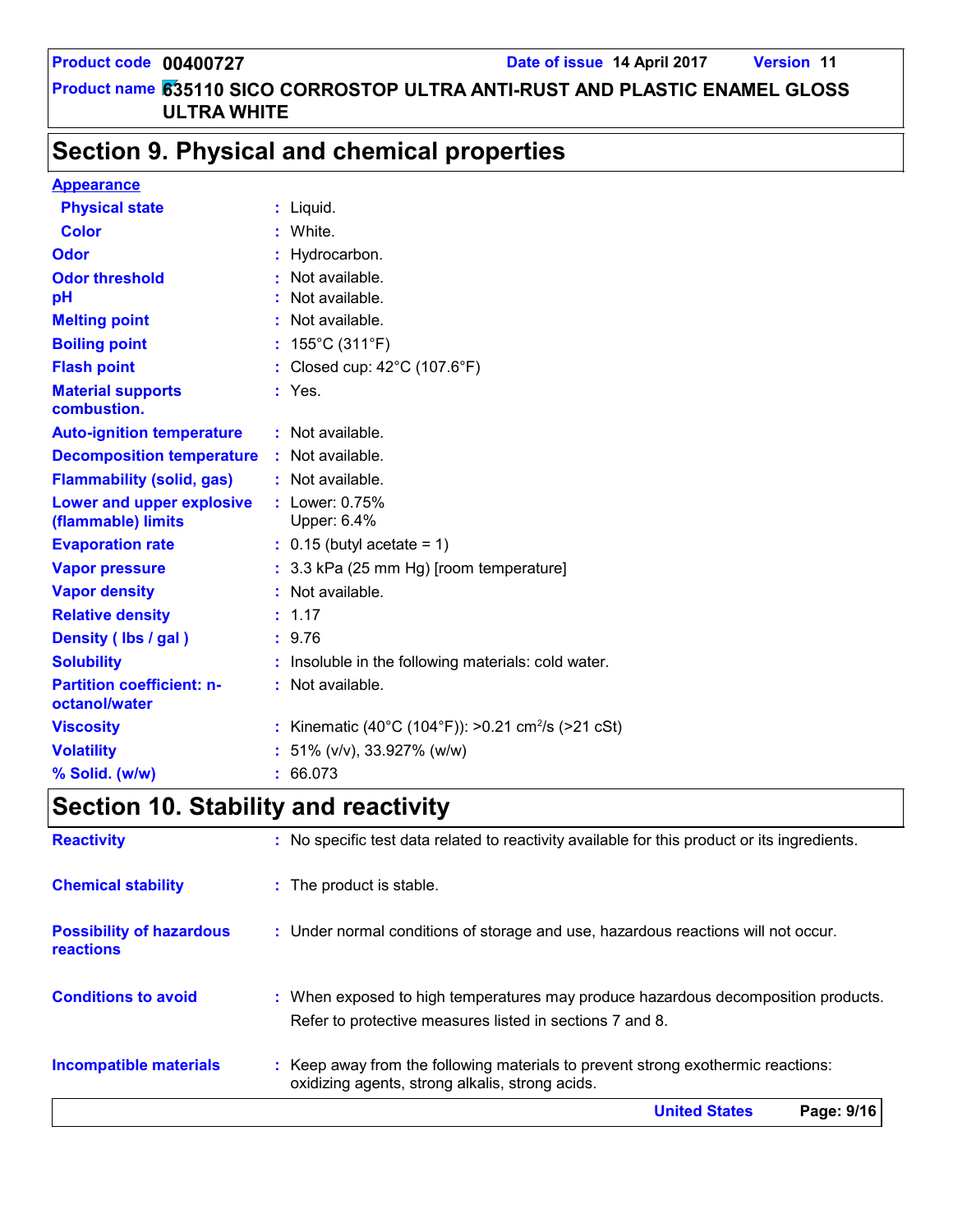**635110 SICO CORROSTOP ULTRA ANTI-RUST AND PLASTIC ENAMEL GLOSS Product name ULTRA WHITE**

### **Section 10. Stability and reactivity**

**Hazardous decomposition products :** Decomposition products may include the following materials: carbon monoxide, carbon dioxide, smoke, oxides of nitrogen.

### **Section 11. Toxicological information**

#### **Information on toxicological effects**

#### **Acute toxicity**

| <b>Product/ingredient name</b>                 | <b>Result</b>                                          | <b>Species</b> | <b>Dose</b>            | <b>Exposure</b> |
|------------------------------------------------|--------------------------------------------------------|----------------|------------------------|-----------------|
| titanium dioxide                               | LD50 Oral                                              | Rat            | $>11$ g/kg             |                 |
| Solvent naphtha (petroleum),<br>medium aliph.  | LD50 Dermal                                            | Rabbit         | >3000 mg/kg            |                 |
|                                                | LD50 Oral                                              | Rat            | >5000 mg/kg            |                 |
| Naphtha (petroleum),<br>hydrotreated heavy     | <b>LC50 Inhalation Vapor</b>                           | Rat            | 8500 mg/m <sup>3</sup> | 4 hours         |
|                                                | LD50 Oral                                              | Rat            | $>6$ g/kg              |                 |
| Stoddard solvent                               | LD50 Oral                                              | Rat            | $>5$ g/kg              |                 |
| Solvent naphtha (petroleum),<br>light aromatic | LD50 Dermal                                            | Rabbit         | $3.48$ g/kg            |                 |
|                                                | LD50 Oral                                              | Rat            | 8400 mg/kg             |                 |
| 2-butanone oxime                               | LD50 Oral                                              | Rat            | 930 mg/kg              |                 |
| 2-ethylhexanoic acid,<br>zirconium salt        | LD50 Dermal                                            | Rabbit         | $>5$ g/kg              |                 |
|                                                | LD50 Oral                                              | Rat            | $>5$ g/kg              |                 |
| <b>Conclusion/Summary</b>                      | : There are no data available on the mixture itself.   |                |                        |                 |
| <b>Irritation/Corrosion</b>                    |                                                        |                |                        |                 |
| <b>Conclusion/Summary</b>                      |                                                        |                |                        |                 |
| <b>Skin</b>                                    | There are no data available on the mixture itself.     |                |                        |                 |
| <b>Eyes</b>                                    | There are no data available on the mixture itself.     |                |                        |                 |
| <b>Respiratory</b>                             | $:$ There are no data available on the mixture itself. |                |                        |                 |

| <b>Classification</b>                                          |             |             |            |
|----------------------------------------------------------------|-------------|-------------|------------|
| <b>Product/ingredient name</b>                                 | <b>OSHA</b> | <b>IARC</b> | <b>NTP</b> |
| <b>If</b> anium dioxide<br>  neodecanoic acid, cobalt salt   - |             | 2B<br>2Β    |            |

There are no data available on the mixture itself.

There are no data available on the mixture itself.

There are no data available on the mixture itself.

**Skin Example 20 EXEC 2018 :** There are no data available on the mixture itself.

**Carcinogen Classification code:**

**Carcinogenicity**

**Respiratory :**

**Mutagenicity**

**Sensitization**

**Conclusion/Summary :**

**Conclusion/Summary :**

**Conclusion/Summary**

**United States Page: 10/16**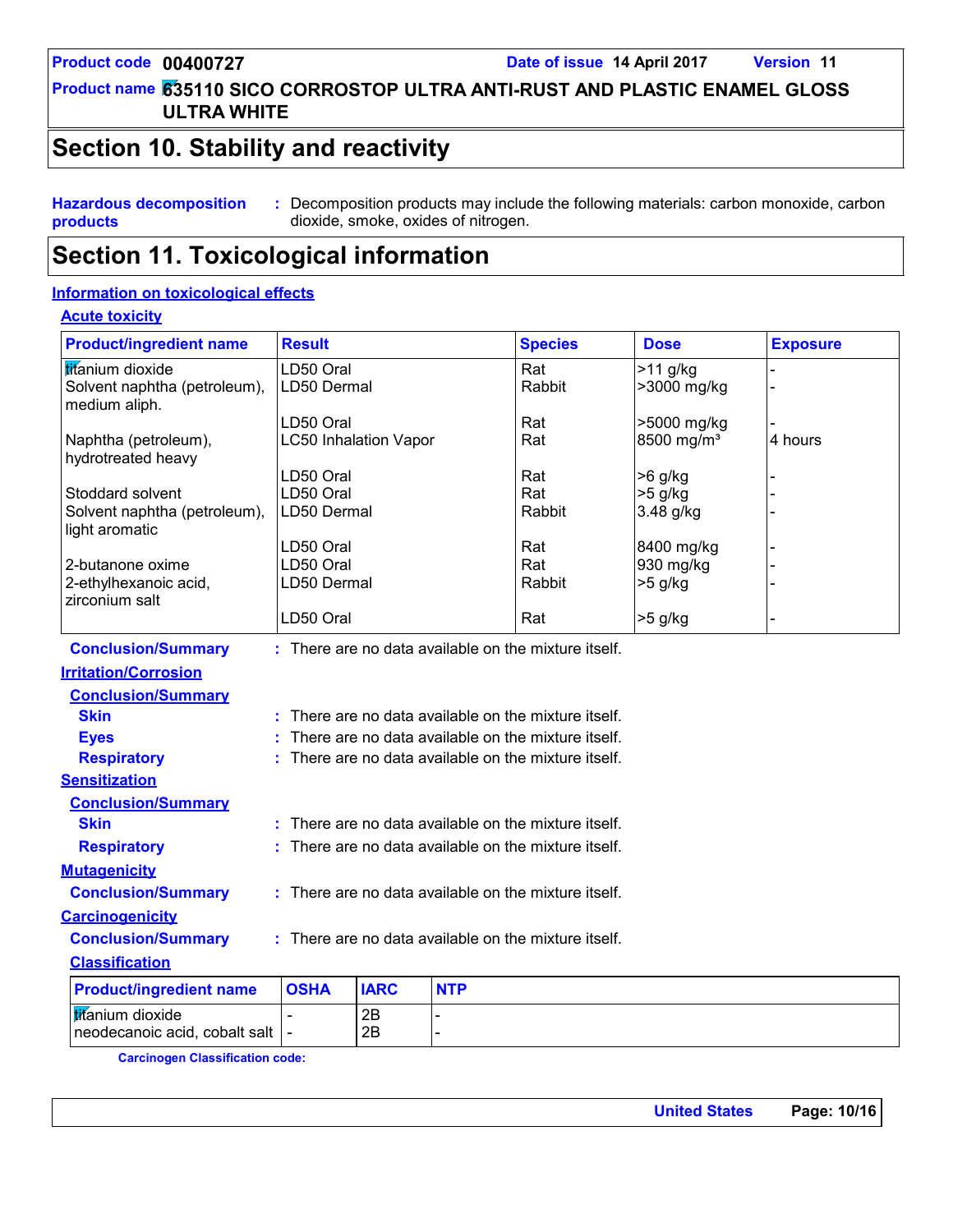**Category**

#### **635110 SICO CORROSTOP ULTRA ANTI-RUST AND PLASTIC ENAMEL GLOSS Product name ULTRA WHITE**

### **Section 11. Toxicological information**

#### **IARC: 1, 2A, 2B, 3, 4**

**NTP: Known to be a human carcinogen; Reasonably anticipated to be a human carcinogen OSHA: +**

**Not listed/not regulated: -**

#### **Reproductive toxicity**

| <b>Conclusion/Summary</b><br>There are no data available on the mixture itself. |
|---------------------------------------------------------------------------------|
|---------------------------------------------------------------------------------|

#### **Teratogenicity**

| <b>Conclusion/Summary</b> | $:$ There are no data available on the mixture itself. |
|---------------------------|--------------------------------------------------------|
|---------------------------|--------------------------------------------------------|

**Specific target organ toxicity (single exposure)**

#### **Name**

Solvent naphtha (petroleum), medium aliph. Category 3 Naphtha (petroleum), hydrotreated heavy Category 3 Solvent naphtha (petroleum), light aromatic Category 3

#### **Specific target organ toxicity (repeated exposure)**

| <b>Name</b>                                | <b>Category</b>       |
|--------------------------------------------|-----------------------|
| Solvent naphtha (petroleum), medium aliph. | Category <sup>2</sup> |
| Stoddard solvent                           | Category              |

**Target organs :** Contains material which causes damage to the following organs: brain, skin, central nervous system (CNS).

Contains material which may cause damage to the following organs: kidneys, liver, upper respiratory tract, immune system, eye, lens or cornea, testes.

#### **Aspiration hazard**

| <b>Name</b>                                 | <b>Result</b>                         |
|---------------------------------------------|---------------------------------------|
| Solvent naphtha (petroleum), medium aliph.  | <b>ASPIRATION HAZARD - Category 1</b> |
| Naphtha (petroleum), hydrotreated heavy     | <b>ASPIRATION HAZARD - Category 1</b> |
| Stoddard solvent                            | ASPIRATION HAZARD - Category 1        |
| Solvent naphtha (petroleum), light aromatic | <b>ASPIRATION HAZARD - Category 1</b> |

#### **Information on the likely routes of exposure**

#### **Potential acute health effects**

|                                     | <b>Halled Olates</b>                                                                                                        | в., |
|-------------------------------------|-----------------------------------------------------------------------------------------------------------------------------|-----|
| <b>Inhalation</b>                   | : Adverse symptoms may include the following:<br>reduced fetal weight<br>increase in fetal deaths<br>skeletal malformations |     |
|                                     | pain or irritation<br>watering<br>redness                                                                                   |     |
| <b>Eye contact</b>                  | : Adverse symptoms may include the following:                                                                               |     |
| <b>Over-exposure signs/symptoms</b> |                                                                                                                             |     |
| <b>Ingestion</b>                    | : No known significant effects or critical hazards.                                                                         |     |
| <b>Skin contact</b>                 | : Defatting to the skin. May cause skin dryness and irritation.                                                             |     |
| <b>Inhalation</b>                   | : No known significant effects or critical hazards.                                                                         |     |
| <b>Eye contact</b>                  | : Causes serious eye irritation.                                                                                            |     |
|                                     |                                                                                                                             |     |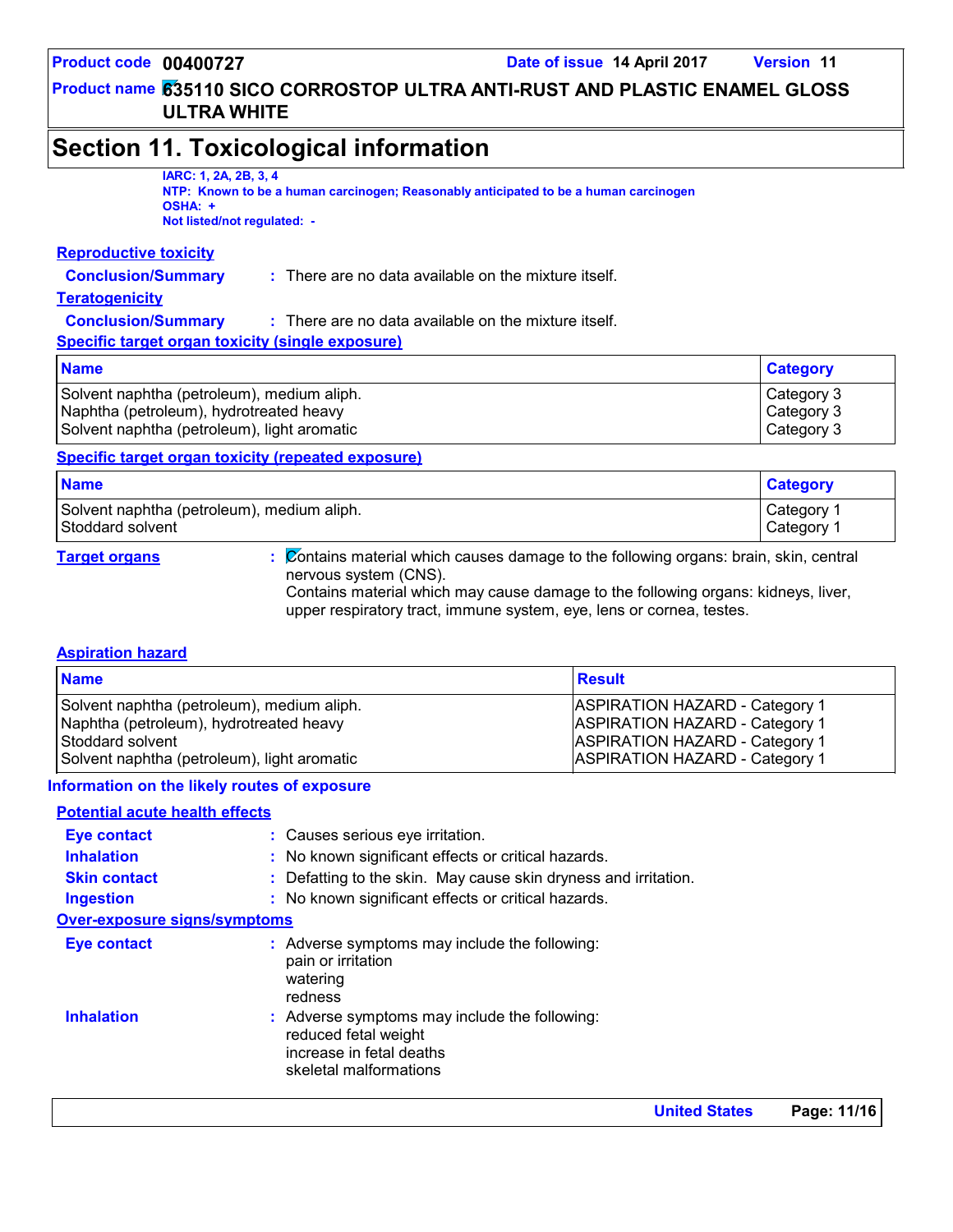**635110 SICO CORROSTOP ULTRA ANTI-RUST AND PLASTIC ENAMEL GLOSS Product name ULTRA WHITE Product code 00400727 Date of issue 14 April 2017 Version 11 Section 11. Toxicological information Conclusion/Summary : General : Carcinogenicity : Mutagenicity : Teratogenicity : Developmental effects : Fertility effects : Potential chronic health effects Delayed and immediate effects and also chronic effects from short and long term exposure Numerical measures of toxicity** Dermal 167869.6 mg/kg Inhalation (vapors) 57.01 mg/l **Route ATE value Acute toxicity estimates Potential immediate effects :** There are no data available on the mixture itself. **Short term exposure Potential delayed effects : Potential immediate effects :** There are no data available on the mixture itself. **Long term exposure Potential delayed effects : Skin contact Ingestion Conservent Conserverse symptoms may include the following:** reduced fetal weight increase in fetal deaths skeletal malformations Adverse symptoms may include the following: **:** irritation dryness cracking reduced fetal weight increase in fetal deaths skeletal malformations Suspected of causing cancer. Risk of cancer depends on duration and level of exposure. There are no data available on the mixture itself. Exposure to component solvent vapor concentrations in excess of the stated occupational exposure limit may result in adverse health effects such as mucous membrane and respiratory system irritation and adverse effects on the kidneys, liver and central nervous system. Symptoms and signs include headache, dizziness, fatigue, muscular weakness, drowsiness and, in extreme cases, loss of consciousness. Solvents may cause some of the above effects by absorption through the skin. There is some evidence that repeated exposure to organic solvent vapors in combination with constant loud noise can cause greater hearing loss than expected from exposure to noise alone. If splashed in the eyes, the liquid may cause irritation and reversible damage. Ingestion may cause nausea, diarrhea and vomiting. This takes into account, where known, delayed and immediate effects and also chronic effects of components from short-term and long-term exposure by oral, inhalation and dermal routes of exposure and eye contact. Causes damage to organs through prolonged or repeated exposure. Prolonged or repeated contact can defat the skin and lead to irritation, cracking and/or dermatitis. Suspected of damaging the unborn child. : No known significant effects or critical hazards. : No known significant effects or critical hazards. : Suspected of damaging fertility. There are no data available on the mixture itself. There are no data available on the mixture itself.

**United States Page: 12/16**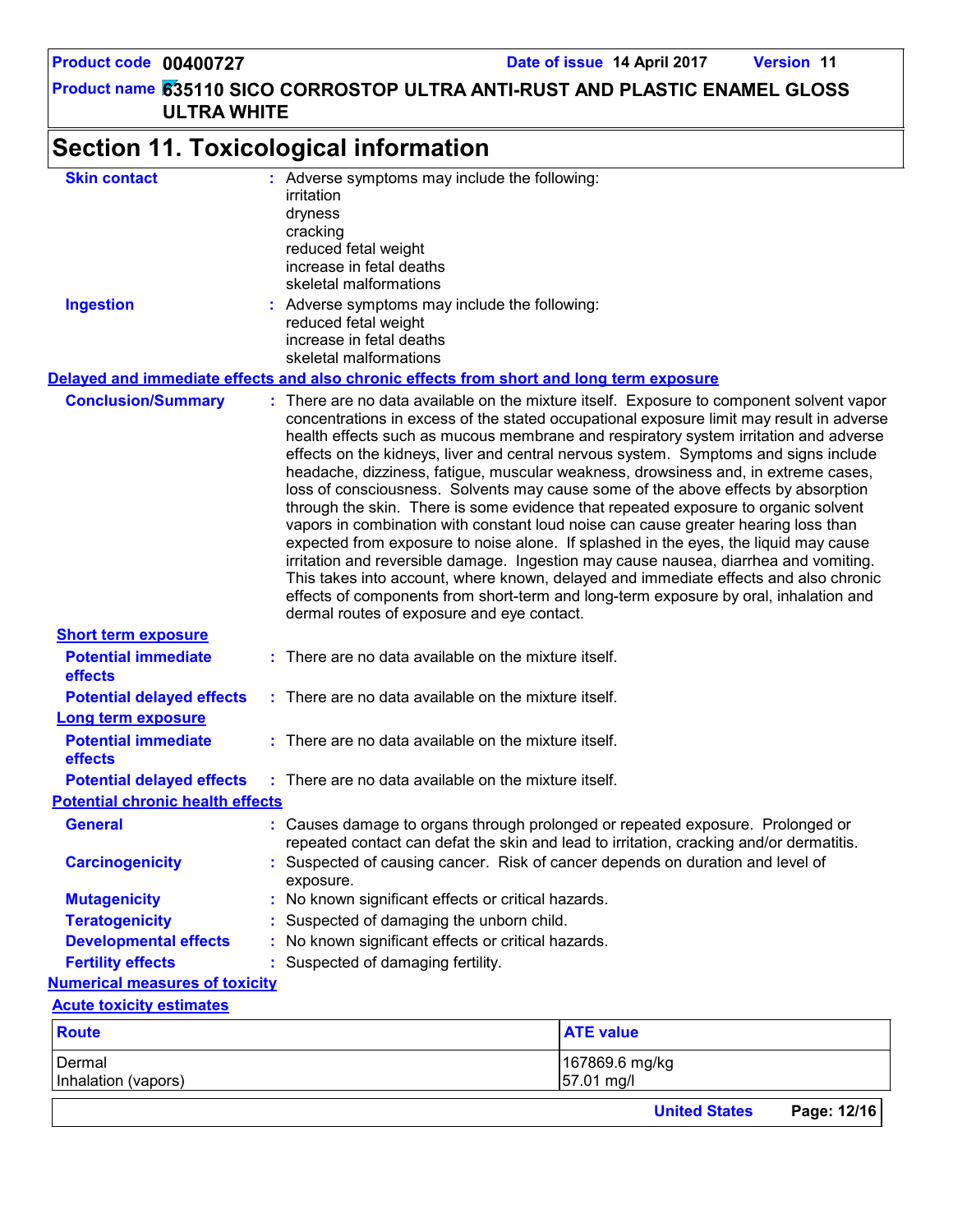### **Section 11. Toxicological information**

# **Section 12. Ecological information**

#### **Toxicity**

| <b>Product/ingredient name</b> | <b>Result</b>                    | <b>Species</b>          | <b>Exposure</b> |
|--------------------------------|----------------------------------|-------------------------|-----------------|
| <b>Itifanium</b> dioxide       | Acute LC50 >100 mg/l Fresh water | Daphnia - Daphnia magna | ∣48 hours       |

#### **Persistence and degradability**

Not available.

#### **Bioaccumulative potential**

| <b>Product/ingredient name</b> | $LoaPow$     | <b>BCF</b> | <b>Potential</b> |
|--------------------------------|--------------|------------|------------------|
| Stoddard solvent               | 3.16 to 7.06 | 5.01       | high             |
| l 2-butanone oxime             | 0.63         |            | low              |

#### **Mobility in soil**

**Soil/water partition coefficient (K**<sup>oc</sup>)

**:** Not available.

### **Section 13. Disposal considerations**

**Disposal methods :**

The generation of waste should be avoided or minimized wherever possible. Disposal of this product, solutions and any by-products should at all times comply with the requirements of environmental protection and waste disposal legislation and any regional local authority requirements. Dispose of surplus and non-recyclable products via a licensed waste disposal contractor. Waste should not be disposed of untreated to the sewer unless fully compliant with the requirements of all authorities with jurisdiction. Waste packaging should be recycled. Incineration or landfill should only be considered when recycling is not feasible. This material and its container must be disposed of in a safe way. Care should be taken when handling emptied containers that have not been cleaned or rinsed out. Empty containers or liners may retain some product residues. Vapor from product residues may create a highly flammable or explosive atmosphere inside the container. Do not cut, weld or grind used containers unless they have been cleaned thoroughly internally. Avoid dispersal of spilled material and runoff and contact with soil, waterways, drains and sewers.

**Disposal should be in accordance with applicable regional, national and local laws and regulations. Refer to Section 7: HANDLING AND STORAGE and Section 8: EXPOSURE CONTROLS/PERSONAL PROTECTION for additional handling information and protection of employees. Section 6. Accidental release measures**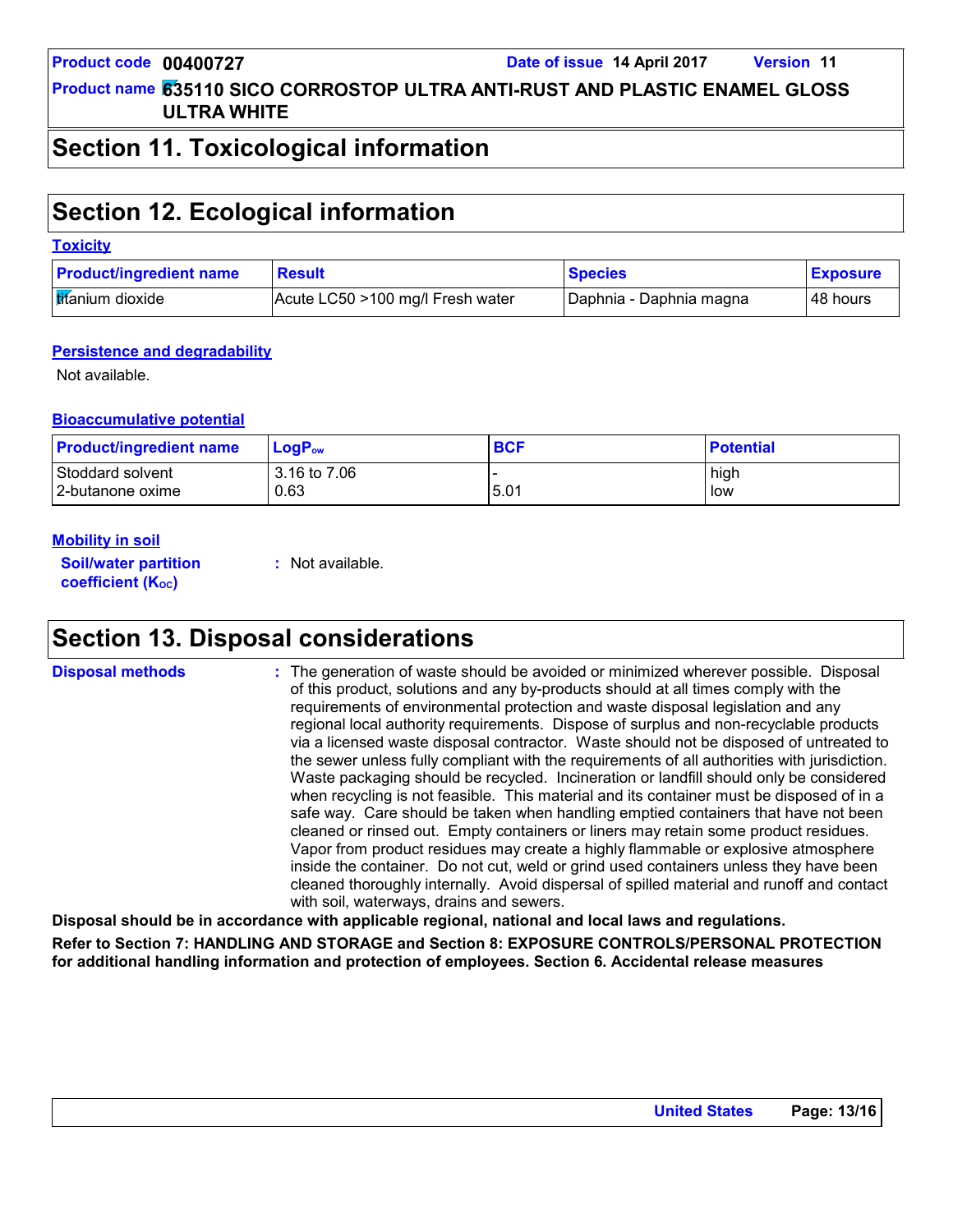### **14. Transport information**

|                                                                              | <b>DOT</b>             | <b>IMDG</b>            | <b>IATA</b>            |  |
|------------------------------------------------------------------------------|------------------------|------------------------|------------------------|--|
| <b>UN number</b>                                                             | <b>UN1263</b>          | <b>UN1263</b>          | <b>UN1263</b>          |  |
| <b>UN proper shipping</b><br>name                                            | <b>PAINT</b>           | <b>PAINT</b>           | PAINT                  |  |
| <b>Transport hazard class 3</b><br>(e <sub>s</sub> )                         |                        | 3                      | 3                      |  |
| <b>Packing group</b>                                                         | III                    | Ш                      | $\mathbf{III}$         |  |
| <b>Environmental hazards</b><br><b>Marine pollutant</b><br><b>substances</b> | No.<br>Not applicable. | No.<br>Not applicable. | No.<br>Not applicable. |  |

#### **Additional information**

**DOT**

This product may be re-classified as "Combustible Liquid," unless transported by vessel or aircraft. **:** Non-bulk packages (less than or equal to 119 gal) of combustible liquids are not regulated as hazardous materials.

- None identified. **: IMDG**
- **IATA :** None identified.

# **Section 15. Regulatory information**

#### **United States**

**United States inventory (TSCA 8b) :** All components are listed or exempted.

**SARA 302/304**

**SARA 304 RQ :** Not applicable.

**Composition/information on ingredients**

No products were found.

#### **SARA 311/312**

**Classification :** Fire hazard

Immediate (acute) health hazard Delayed (chronic) health hazard

**Composition/information on ingredients**

**Special precautions for user Transport within user's premises:** always transport in closed containers that are **:** upright and secure. Ensure that persons transporting the product know what to do in the event of an accident or spillage.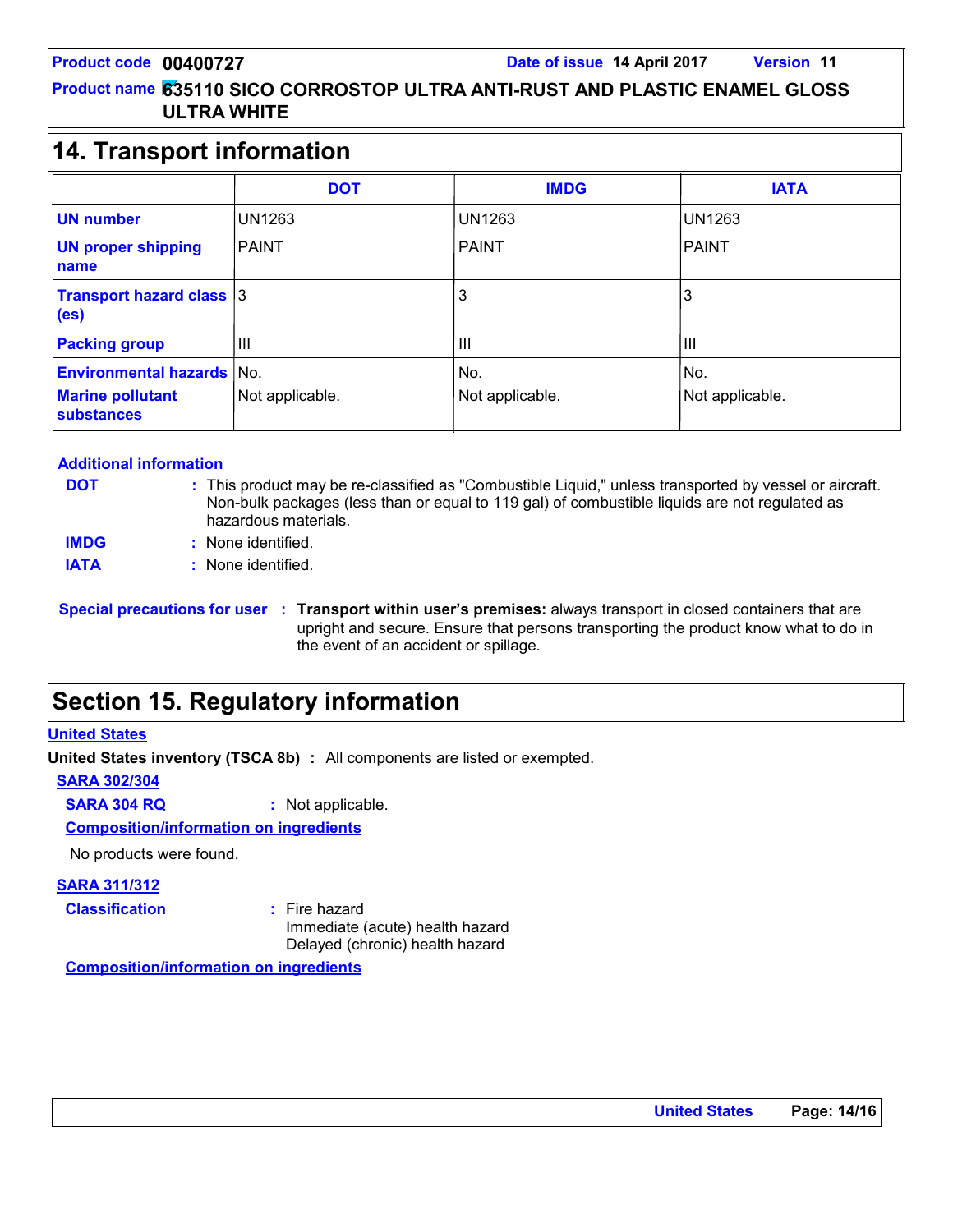### **Section 15. Regulatory information**

| <b>Name</b>                                    | <b>Fire</b> | <b>Sudden</b><br>hazard release of<br>pressure | <b>Reactive</b> | <b>Immediate</b><br>(acute)<br>health<br>hazard | <b>Delayed</b><br>(chronic)<br>health<br>hazard |
|------------------------------------------------|-------------|------------------------------------------------|-----------------|-------------------------------------------------|-------------------------------------------------|
| <b>Ititanium</b> dioxide                       | No.         | No.                                            | No.             | No.                                             | Yes.                                            |
| Solvent naphtha (petroleum), medium<br>aliph.  | Yes.        | No.                                            | No.             | Yes.                                            | Yes.                                            |
| Naphtha (petroleum), hydrotreated<br>heavy     | Yes.        | No.                                            | No.             | Yes.                                            | No.                                             |
| Stoddard solvent                               | Yes.        | No.                                            | No.             | Yes.                                            | Yes.                                            |
| Solvent naphtha (petroleum), light<br>aromatic | Yes.        | No.                                            | No.             | Yes.                                            | No.                                             |
| 2-butanone oxime                               | Yes.        | No.                                            | No.             | Yes.                                            | Yes.                                            |
| 2-ethylhexanoic acid, zirconium salt           | Yes.        | No.                                            | No.             | No.                                             | Yes.                                            |
| neodecanoic acid, cobalt salt                  | No.         | No.                                            | No.             | Yes.                                            | Yes.                                            |
| calcium bis(2-ethylhexanoate)                  | No.         | No.                                            | No.             | Yes.                                            | Yes.                                            |

#### **SARA 313**

**Supplier notification**

### **Chemical name**

**:** neodecanoic acid, cobalt salt 27253-31-2 0.1 - 1

**CAS number Concentration**

SARA 313 notifications must not be detached from the SDS and any copying and redistribution of the SDS shall include copying and redistribution of the notice attached to copies of the SDS subsequently redistributed.

**Additional environmental information is contained on the Environmental Data Sheet for this product, which can be obtained from your PPG representative.**

# **Section 16. Other information**

**Hazardous Material Information System (U.S.A.)**

**Health** : 2 \* **Flammability** : 2 **Physical hazards** : 0 0

( \* ) - Chronic effects

**Caution: HMIS® ratings are based on a 0-4 rating scale, with 0 representing minimal hazards or risks, and 4 representing significant hazards or risks Although HMIS® ratings are not required on MSDSs under 29 CFR 1910.1200, the preparer may choose to provide them. HMIS® ratings are to be used with a fully implemented HMIS® program. HMIS® is a registered mark of the National Paint & Coatings Association (NPCA). HMIS® materials may be purchased exclusively from J. J. Keller (800) 327-6868.**

**The customer is responsible for determining the PPE code for this material.**

**Instability** : 0 **National Fire Protection Association (U.S.A.) Health**: 2 **Flammability**: 2 **Instability**: 0 **Date of previous issue : 12/5/2016 Organization that prepared the MSDS :** EHS